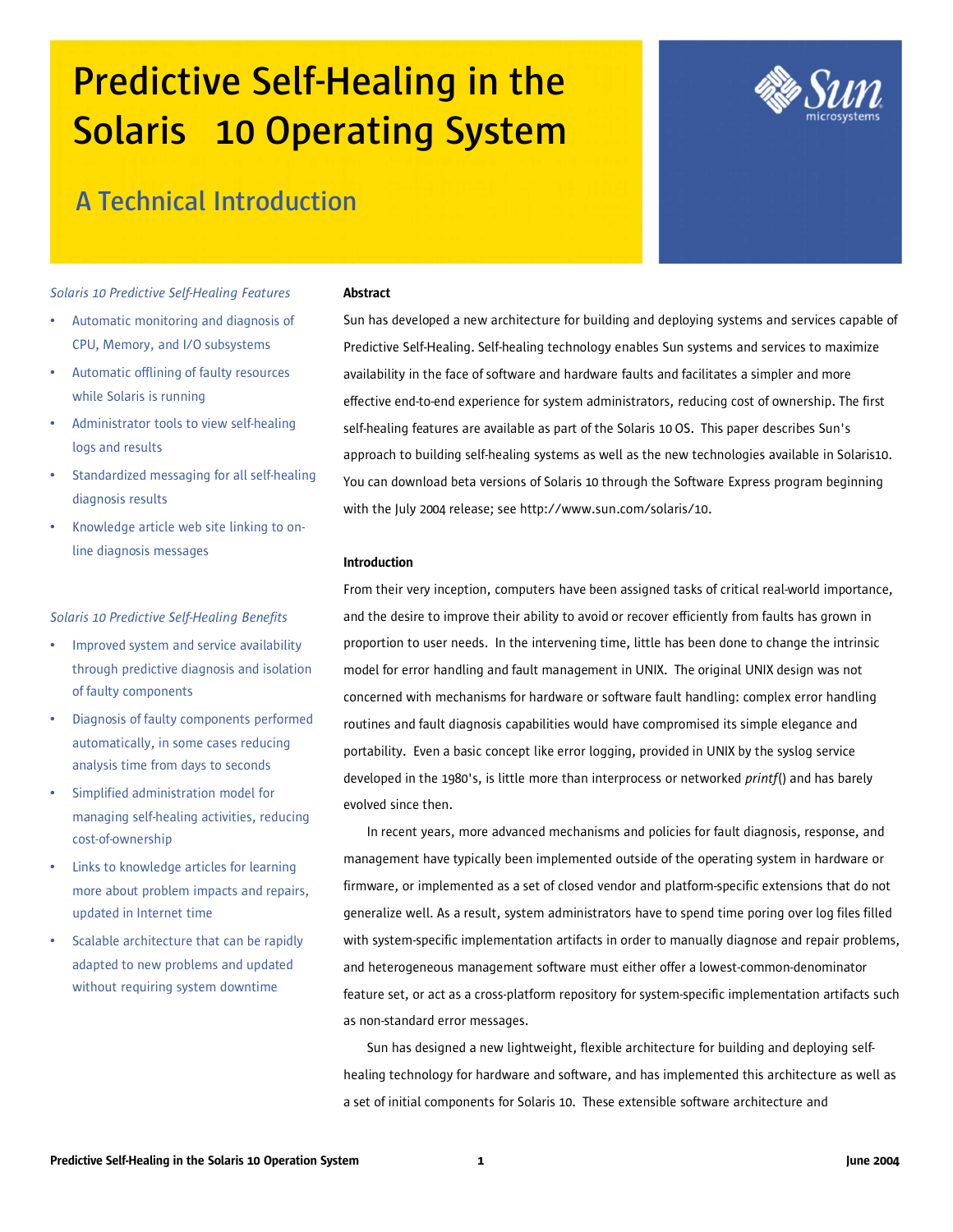management tools provide a new model for how to build a self-healing system, yield simple, stable interactions for human administrators and management software, and cleanly separate implementation details from messages intended for human administrators and events passed along to higher-level management software.

The first set of technologies implement predictive self-healing for CPU, memory, and I/O bus nexus components for UltraSPARC® systems, and are available as part of the July 2004 Software Express download. Future Software Express releases will include analogous capabilities for AMD Opteron processor-based x86 systems, as well as self-healing features for other system components.

Sun has designed the self-healing architecture to permit rapid conversion of other hardware and software components in the future, as well as adaptation of the technology to other parts of Sun's product line. Predictive Self-healing will:

- 1. Simplify the task of composing, configuring, and deploying highavailability solutions and continuously measuring their availability.
- 2. Maximize the availability of the system and services once deployed by automatically diagnosing, isolating, and recovering from faults and being predictive and proactive wherever possible.
- 3. Guide system administrators through any tasks that require human intervention, including repairs, and explain problems detected or predicted in the system using clear, concise language and links to continuously updated repair procedures and documentation.
- 4. Enhance the data-driven feedback loop between Sun and customers to ensure continuous improvement in product quality for both deployed and future products.

With the ability to consolidate many services on to even a single blade and the advent of technologies such as multiple CPU cores per die and chip-level multi-threading, Sun believes that it is essential to build self-healing technology into systems from the lowest levels of the hardware/software stack upward. This design strategy facilitates finegrained responses to failures, such as disabling an individual CPU core or device node, or restarting an individualservice, and ensures that the system can present a stable, understandable model of self-healing activities either to a human administrator or a layered management agent.

In the remainder of this document, you will learn about the

attributes of the Predictive Self-Healing architecture for Solaris, and the initial collection of features available through the Software Express program.

#### Telemetry and Diagnosis

The first major attribute of a self-healing system is that it is selfdiagnosing: the system itself provides technology to automatically diagnose problems from observed symptoms, and the results of the diagnosis can then be used to trigger automated reactions. A fault or defect in software or hardware can be associated with a set of possible observed symptoms called errors and we refer to the data generated by the system as the result of observing an error as an *error report*. Historically, systems have exported error reports directly to human administrators and management software as a set of syslog messages, or have embedded mechanisms and policies for the diagnosis of the underlying problem directly into the code that is responsible for handling the error and generating the error report.

In a system capable of Predictive Self-Healing, error reports captured by the system are instead encoded as a set of name-value pairs described by an extensible protocol, forming an *error event*. Error events and other data that can be gathered to facilitate self-healing are dispatched to software components called *diagnosis engines* designed to diagnose the underlying problems corresponding to these symptoms. Diagnosis engines run in the background silently consuming telemetry until a diagnosis can be completed or fault can be predicted. Once system components have been converted to properly handle errors and produce telemetric events, diagnosis software can be developed, improved, and deployed in parallel and without inducing further system downtime by requiring operating system kernel patches.

After processing sufficient telemetry to reach a conclusion, a diagnosis engine produces another event called a *fault event* that is broadcast to any agents deployed on the system that know how to respond. A software component known as the Solaris Fault Manager, fmd(1M), manages the diagnosis engines and agents, provides a simplified programming model for these clients as well as common facilities such as event logging, and manages the multiplexing of events between producers and consumers. Tools are provided to view persistent logs of both error and fault telemetry and to permit developers and service technicians to correlate fault events back to the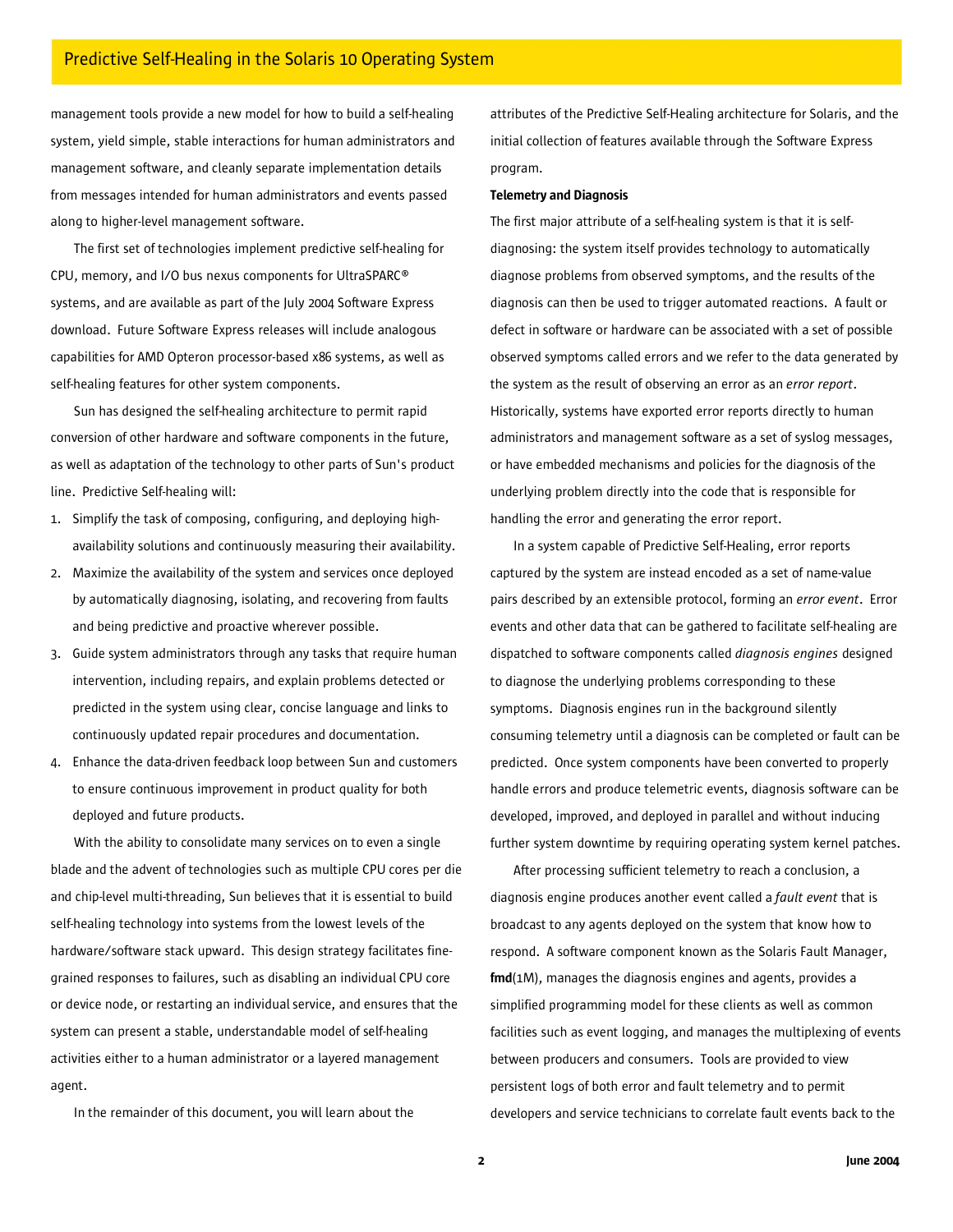error report data that led to the diagnosis, aiding root-cause analysis and improvement of the diagnosis.

#### Reconfiguration and Messaging Agents

Once a diagnosis is complete or a fault is predicted, the self-healing architecture permits any number of subscribed agents to react to a particular type of problem. The Solaris 10 OS includes self-healing agents that can dynamically offline processors, regions of physical memory, and I/O devices. Through these reconfiguration agents, a selfhealing Solaris system can take proactive and immediate action to isolate and disable a faulty component and continue providing service, even before human administrators know there is a problem. Solaris reconfiguration agents are integrated with other Solaris features such as Solaris Zones and Resource Management, providing a consistent administrative experience, and are transparent to application programmers.

Any number of additional agents may be deployed on a self-healing system to act in parallel with reconfiguration, including agents to provide local or remote messaging or other connections to higher-level management software. The Solaris 10 OS includes a syslog messaging agent for problems detected by self-healing diagnosis engines that utilizes a new standardized messaging format, described in the next section of this document. Sun also plans to deploy agents to permit system administrators to create customized responses to detected faults and defects, such as sending e-mail to a particular account, alias, or pager, and executing customized scripts.

#### Messaging and Knowledge Articles

The self-healing architecture also provides system administrators and service personnel with a more informative and effective end-to-end user experience, simplifying tasks that require human involvement and reducing the chances for human error. Every diagnosis result is associated with a stable, concise identifier code that can be read over the phone to Sun technical support or provided through remote services. The Sun message identifier (SUNW-MSG-ID) is also used to uniquely identify a corresponding knowledge article that provides more detailed information about the nature of the problem, the impact to the system and services, and the appropriate corrective action. Knowledge articles can be retrieved by appending the Sun message

identifier to the web link http://www.sun.com/msg/.

Diagnosis results are also associated with a Universal Unique Identifier (UUID), permitting customers as well as Sun to build crossindexed databases of actual problems experienced in production, the corresponding telemetry streams and diagnosis results, responses, and root-cause analyses. A standard agent is provided in the Solaris implementation to message faults using the existing syslog service. The messages briefly describe the impact of the fault, the automated response taken by the system, and the recommended repair procedure.

SUNW-MSG-ID: SUN4U-8000-AC, TYPE: Fault, VER: 1, SEVERITY: Major EVENT-TIME: Tue Dec 28 17:17:42 PST 2004 PLATFORM: SUNW,Sun-Fire-V240, CSN: -, HOSTNAME: johnniac SOURCE: cpumem-diagnosis, REV: 1.0 EVENT-ID: 16c1f33a-fa77-c0b6-9eff-938f0c25a02c DESC: The number of errors associated with this CPU has exceeded acceptable levels. Refer to http://sun.com/msg/SUN4U-8000-AC for more information. AUTO-RESPONSE: An attempt will be made to remove the affected CPU from service. IMPACT: Performance of this system may be affected. REC-ACTION: Schedule a repair procedure to replace the affected CPU. Use fmdump-v -u <EVENT\_ID> to identify the CPU.

#### Figure 1 - Example Fault Diagnosis Message

Figure 1 shows an example fault diagnosis message for a processor that has experienced a failure, or for a processor experiencing a series of correctable errors that suggest a more serious failure may be imminent. The message is sent to the Solaris syslogd(1M) service, which can be configured for both local logging to a file as well as remote messaging to other hosts on the network, and is also printed to the system console. The SUNW-MSG-ID appears in the upper left-hand corner, and can be used to access the corresponding knowledge article. The EVENT-ID field displays the UUID that globally and uniquely identifies this particular problem diagnosis.

By the time a human sees this message, the CPU will have been offlined automatically by another agent:

#### # psrinfo

- 0 faulted since 12/28/2004 17:17:50
- 1 on-line since 12/28/2004 16:33:00

Figure 2 - Example Reconfiguration Result

# Event Logging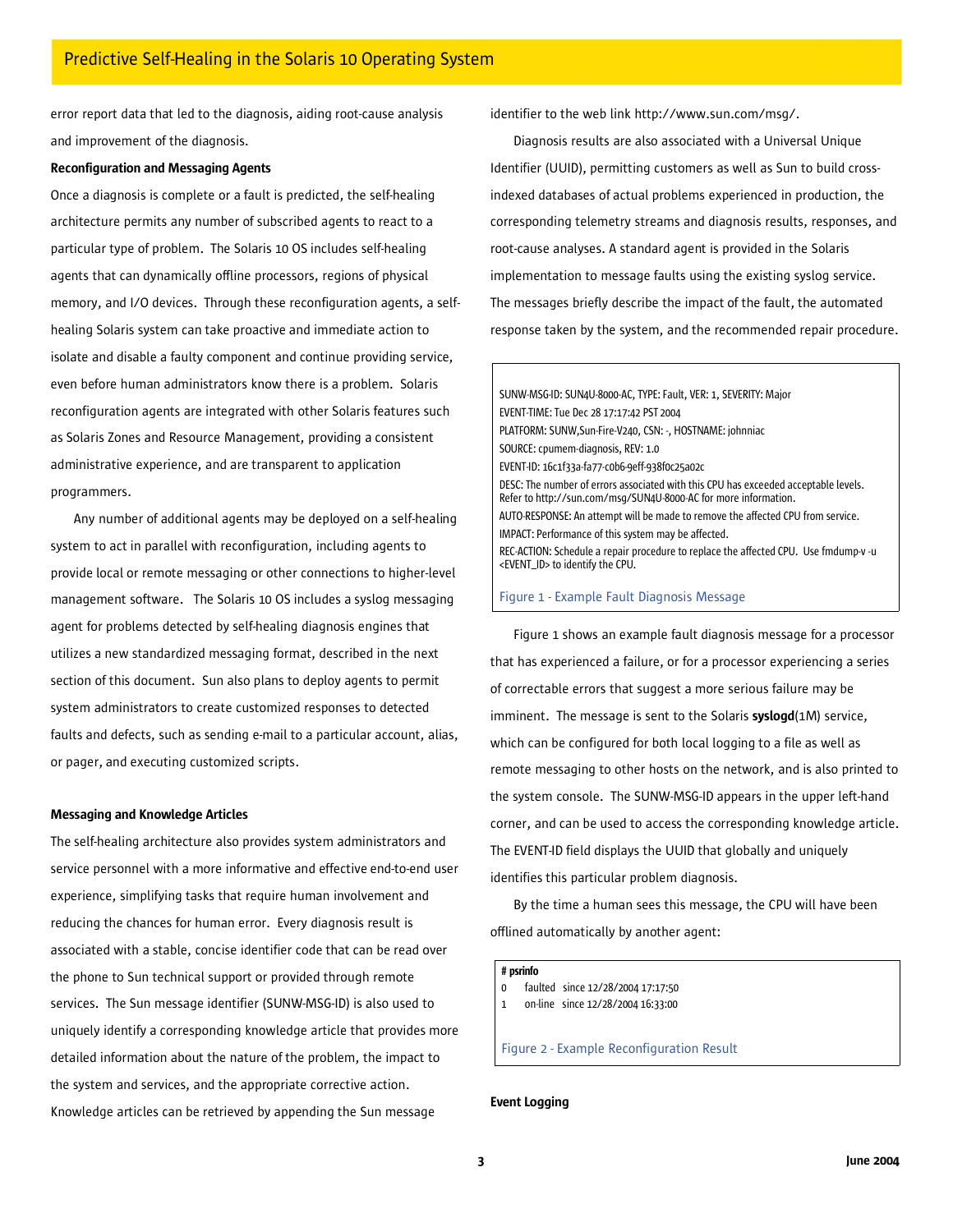The Fault Manager provides a collection of common services for the selfhealing diagnosis engines and agents that are deployed on the system, including persistent logging of all error event telemetry and diagnosis results. Separate logs are kept for error telemetry and diagnosis results so that different log rotation and persistence policies can be set for each using the Solaris logadm(1M) facility. The logs are maintained in a structured binary format but are interchangeable and readable between Solaris SPARC and x86 platforms.

The self-healing infrastructure includes a two-phase commit algorithm for transferring telemetric events between the operating system kernel and the Fault Manager, ensuring that events are never lost, even if a fault on the system affects the Fault Manager itself. In addition, the Solaris kernel saves and replays any in-transit events across operating system failure or reboot. These design features ensure highly reliable delivery and storage for the self-healing telemetry flow and results.

The details of a particular diagnosis can be retrieved by applying the new fmdump(1M) utility and specifying the EVENT-ID (UUID) of a particular diagnosis. For example, to view additional detail for the diagnosis from Figure 1, an administrator might use the command shown in Figure 3.

# # fmdump -v-u 16c1f33a-fa77-c0b6-9eff-938f0c25a02c TIME UUID SUNW-MSG-ID Dec 28 17:17:42.3075 16c1f33a-fa77-c0b6-9eff-938f0c25a02c SUN4U-8000-AC 100% fault.cpu.ultraSPARC-III.l2cachedata FRU: legacy-hc:///component=MB rsrc: cpu:///cpuid=0/serial=122CD203105

#### Figure 3 - Examining the Fault Log

According to the log detail, the diagnosis system has predicted or determined that a particular processor has failed. The Field Replaceable Unit (FRU) corresponding to the faulty resource is shown, indicating that on this small system the "MB" (motherboard) component must be removed in order to repair the affected component. The FRU names shown are designed to match the labels used on the physical machine hardware to guide repair. On platforms that support them, LEDs on the physical machine are also used to indicate faulty components.

The fmdump(1M) utility can also be used by Sun service and repair technicians to view the raw telemetry that led to the diagnosis. Remote serviceability agents can also leverage the infrastructure to

retrieve information vital to diagnosing the underlying root-cause of the failure, as well as permitting Sun to learn and improve on the diagnosis technology itself.

#### Service and Repair

The Fault Manager associates diagnosis state with persistent identifiers corresponding to the system resources, such as hardware serial numbers. As a result, the Fault Manager automatically updates this state after most repair actions, without requiring any manual intervention.

Similarly, if a system with one or faulty resources is reset, the reconfiguration agents for those faults will automatically run when the system is booting and automatically disable any faulty resources that are still configured into the system. On platforms that support Component Health Status (CHS), such as SunFire™ servers, faulty resources will be blacklisted and isolated out of use by the system before reboot.

## Self-Healing Ecosystem

Sun has designed the Predictive Self-Healing architecture to be deployed across different types of systems, including service processors, and to scale and evolve rapidly as new diagnosis and availability technologies are added to the system. Over time, the Predictive Self-Healing initiative envisions a model wherein new systems and software components are delivered coincident with corresponding modules that are added to the ever-growing ecosystem of self-healing components.

#### \$ fmadm config

cpumem-retire 1.0 CPU/Memory Retire Agent syslog-msgs 1.0 Syslog Messaging Agent

MODULE VERSION DESCRIPTION

cpumem-diagnosis 1.0 UltraSPARC-III CPU/Memory Diagnosis

fmd-self-diagnosis 1.0 Fault Manager Self-Diagnosis

Figure 4 - Viewing the Self-Healing Modules

Self-healing modules such as those shown in Figure 4 can be dynamically loaded and unloaded from the system while it is running, and can be upgraded on-the-fly while the system is running without requiring downtime and without losing any of the active diagnosis state. Sun plans to use these features to facilitate continuous delivery of improved availability technology to self-healing systems.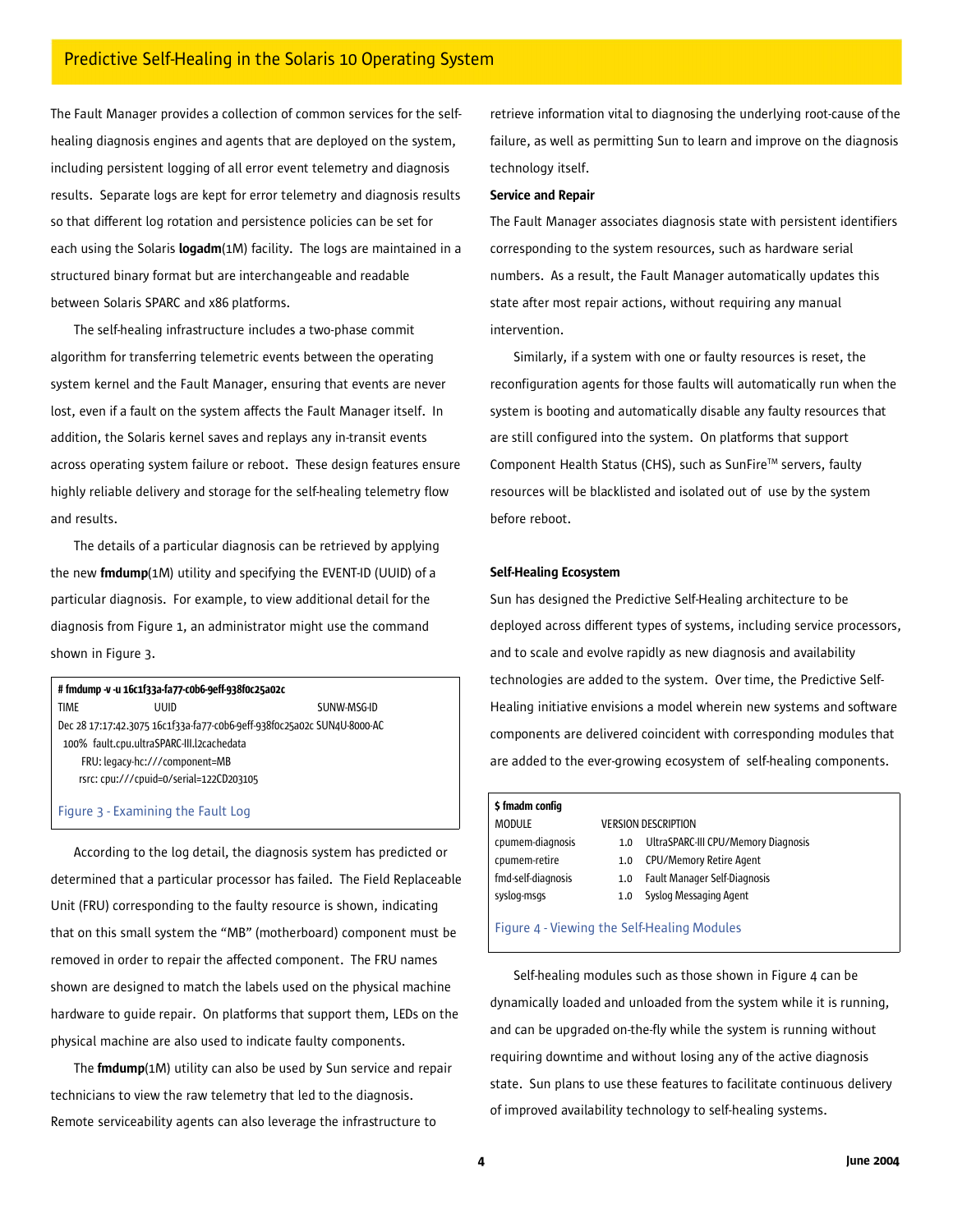For More Information sun.com/software/solaris/10/

Sun Microsystems, Inc. 4150 Network Circle, Santa Clara, CA 95054 USA Phone 800 786-7638 or +1 512 434-1577 Web sun.com



Sun Worldwide Sales Offices: Africa (North, West and Central) +33-13-057-4680, Argentina +5411-4317-5600, Australia +61-2-9844-5000, Austrai +43-1-60563-0, Belgium +32-2704-8000, Brazil +55-11-5187-2100, Canada +905-<br>4776 905-3800

©2004 Sun Microsystems, Inc. All rights reserved. Sun, Sun Microsystems, the Sun logo, Sun Fire, Solaris, Java, and JVM trademarks, registered trademarks, or service marks of Sun Microsystems, Inc., in the United States a